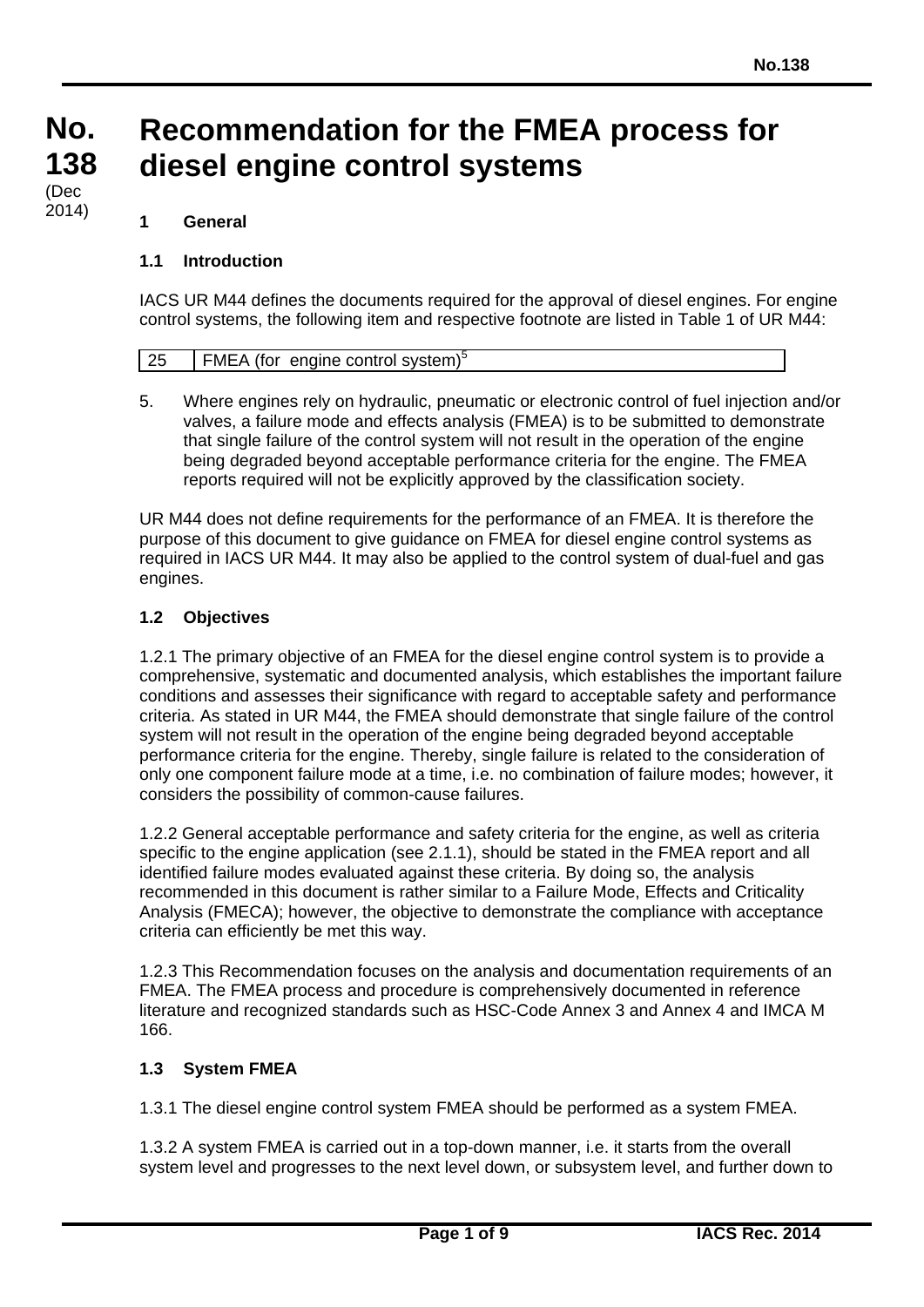the equipment item or component level. However, if it can be justifiably shown that at a certain level there is no further effect on the overall system if a failure occurs, then it is not necessary to continue to the next level down. In this case, it would not be necessary to continue to analyse all of the system levels down to component level.

1.3.3 The FMEA for diesel engine control systems should be based on a single-failure concept under which a subsystem or equipment item at various levels of the system's functional hierarchy is assumed to fail by one probable cause (initiating event) at a time. The effects of the postulated failure are analysed and classified according to their severity. Any failure mode which may cause an effect on the system beyond previously agreed acceptance criteria shall be mitigated by measures such as system or equipment redundancy. An exception is a "hidden failure" in which a second failure must occur in order to expose the "hidden failure". A "hidden failure" is a special case because the failure effects are not apparent to the vessel operators under normal circumstances if the failure occurs on its own. One example would be a relief valve on a steam pipe.

1.3.4 A test programme of selected items should be drawn up to verify the assumptions and confirm the conclusions made in the FMEA.

### **1.4 Acronyms and definitions**

For the purpose of this Recommendation, the acronyms and definitions listed in Table 1 apply.

| <b>Term</b>                  | <b>Definition</b>                                                                                                                                                                                                                                                                                                |  |  |  |  |  |
|------------------------------|------------------------------------------------------------------------------------------------------------------------------------------------------------------------------------------------------------------------------------------------------------------------------------------------------------------|--|--|--|--|--|
| <b>CCF</b>                   | Common Cause Failure. Failures of different items, resulting from a single<br>event, where these failures are not consequences of each other.                                                                                                                                                                    |  |  |  |  |  |
| Component                    | A constituent basic element or item of a system. In the context of diesel<br>engine control systems e.g. a sensor, a processor, etc.                                                                                                                                                                             |  |  |  |  |  |
| Design Intent                | A detailed explanation of the ideas, concepts, and criteria that are defined<br>by the designer to be important. Typically included<br>• System requirements<br>• Design conditions<br>• System limitations                                                                                                      |  |  |  |  |  |
| Essential<br><b>Services</b> | Equipment and systems necessary for the design intent and safe operation<br>of the engine (e.g. fuel oil supply, cylinder lubrication, waste gate control,<br>$etc.$ )                                                                                                                                           |  |  |  |  |  |
| Failure                      | Termination of the ability of an item or component to perform a required<br>function under stated conditions.                                                                                                                                                                                                    |  |  |  |  |  |
| <b>Failure Effect</b>        | Immediate consequences of a failure on operation, function or functionality,<br>or status of some item.                                                                                                                                                                                                          |  |  |  |  |  |
| <b>Failure Mode</b>          | The specific manner or way by which a failure occurs in terms of failure of<br>the item (being a part or (sub) system) function under investigation; it may<br>generally describe the way the failure occurs or the observed effect.                                                                             |  |  |  |  |  |
| <b>FMEA</b>                  | Failure Mode and Effects Analysis. A systematic technique for failure<br>analysis of the systems to whatever level of detail is required to identify the<br>potential failure modes, their causes and effects on the performance of a<br>system.                                                                 |  |  |  |  |  |
| <b>FMECA</b>                 | Failure Mode, Effects and Criticality Analysis. An extension to the FMEA to<br>include a means of ranking the severity of the failure modes to allow<br>prioritization of countermeasures. This is done by combining the severity<br>measure and frequency of occurrence to produce a metric called criticality. |  |  |  |  |  |

### **Table 1: Acronyms and definitions**

 $\overline{a}$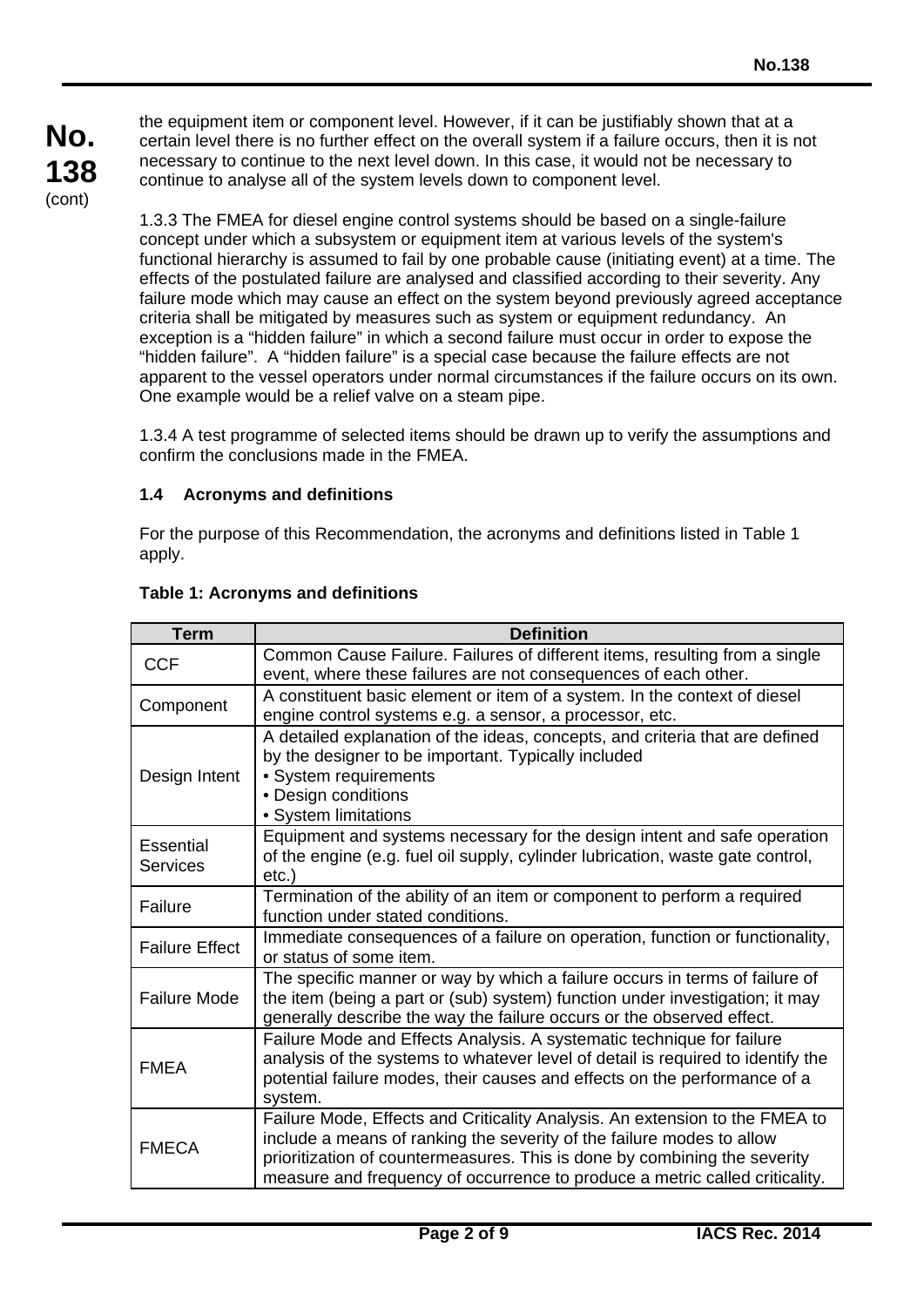| No.    |
|--------|
| 138    |
| (cont) |

 $\overline{a}$ 

| <b>Term</b>        | <b>Definition</b>                                                                                                                                                                                                                                                                                                                                                                                                                                                    |  |  |  |  |  |  |
|--------------------|----------------------------------------------------------------------------------------------------------------------------------------------------------------------------------------------------------------------------------------------------------------------------------------------------------------------------------------------------------------------------------------------------------------------------------------------------------------------|--|--|--|--|--|--|
| <b>Function</b>    | A Function is what the system or equipment item is designed to do. Each<br>function should be documented as a function statement that contains a<br>verb describing the function, an object on which the function acts, and<br>performance standard(s).                                                                                                                                                                                                              |  |  |  |  |  |  |
| Interface          | A point at which independent systems or components interact or<br>communicate.                                                                                                                                                                                                                                                                                                                                                                                       |  |  |  |  |  |  |
| Redundancy         | Redundancy is the duplication of critical components or functions of a<br>system with the intention of increasing reliability of the system.                                                                                                                                                                                                                                                                                                                         |  |  |  |  |  |  |
| Reliability        | Reliability is the ability of an item to perform a required function for a stated<br>period of time under stated conditions.                                                                                                                                                                                                                                                                                                                                         |  |  |  |  |  |  |
| Safety             | This is freedom from unacceptable risk of physical injury or of damage to<br>the health of people, either directly or indirectly as a result of damage to<br>property or to the environment.                                                                                                                                                                                                                                                                         |  |  |  |  |  |  |
| Severity           | The magnitude of the consequence as a result of a failure mode occurring.<br>Severity considers the worst potential consequence of a failure mode.                                                                                                                                                                                                                                                                                                                   |  |  |  |  |  |  |
| System             | Set of interrelated or interacting elements. In the FMEA context, a system<br>will have<br>a) defined purposes expressed in terms of required functions;<br>b) stated conditions of operation use;<br>c) a defined boundary.<br>The structure of a system is hierarchical.                                                                                                                                                                                           |  |  |  |  |  |  |
| System<br>Boundary | The system boundary forms the physical and functional interface between<br>the system and its environment, including other systems with which the<br>analysed system interacts. The definition of the system boundary for the<br>analysis should correspond to the boundary as defined for design and<br>maintenance. This should apply to a system at any level. Systems and/or<br>components outside the boundaries should explicitly be defined for<br>exclusion. |  |  |  |  |  |  |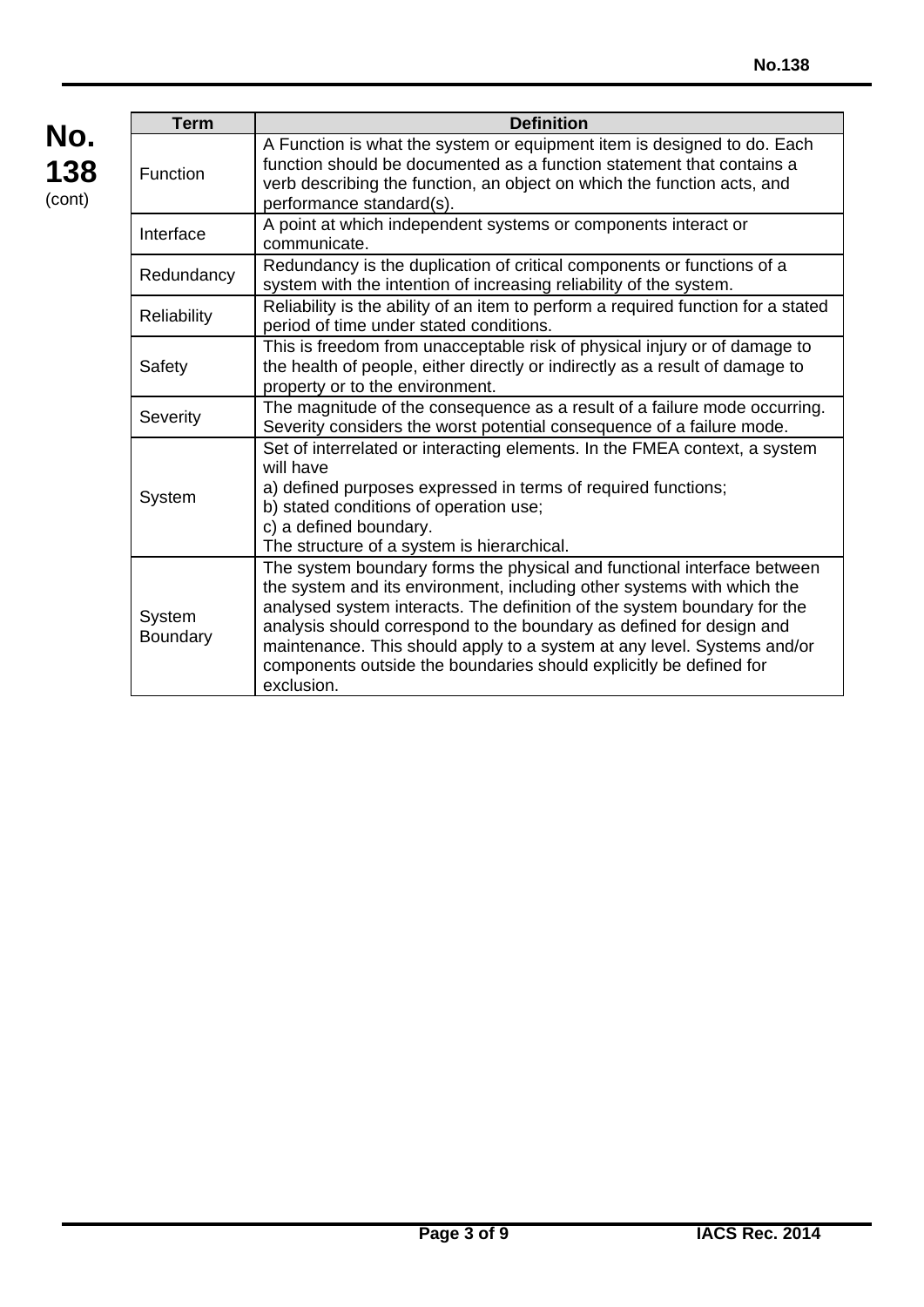# **2 FMEA process**

**138**  (cont)

**No.** 

The FMEA process can be divided into several steps as shown in Figure 1. These steps are further described in the following paragraphs, as referenced in Figure 1. The FMEA report shall describe all necessary information used as input for the FMEA process as well as the assumptions and results. The FMEA report is described in section 3.

|                |                                                       | IVAIQI CITVO |
|----------------|-------------------------------------------------------|--------------|
| 1              | Define and describe the system and engine application | 2.1          |
| $\overline{2}$ | Establish performance acceptance criteria             | 2.2          |
| 3              | Identify all potential failure modes and their causes | 2.3          |
| 4              | Evaluate the effects for each failure mode            | 2.4          |
| 5              | Identify the failure detection methods                | 2.5          |
| 6              | Assess the severity and frequency of occurrence       | 2.6          |
| 7              | Evaluate the established Risk Index                   | 2.7          |
| 8              | Identify corrective measures for failure modes        | 2.8          |
| 9              | Document the analysis                                 | 2.9          |
| 10             | Describe input to test programme                      | 2.10         |

**Deference** 

Note: the process may require iteration not represented in this scheme.

# **Figure 1: Diesel engine control system FMEA process**

### **2.1 Define and describe the system and engine application**

As a basis for the FMEA, the system to be analysed should be described through narrative text, use of drawings and reference to equipment manuals. The narrative description of the system, its operational modes, boundaries and functional requirements should address the following:

2.1.1 Description of the engine application (refer also to UR M44, Appendix 3, "Design"), primarily defining:

- Single main engine propulsion (and limitations of application, e.g. controllable pitch propeller only)
- Multiple engines (diesel-electric and diesel-mechanic)
- Auxiliary engine

 $\overline{a}$ 

Emergency engine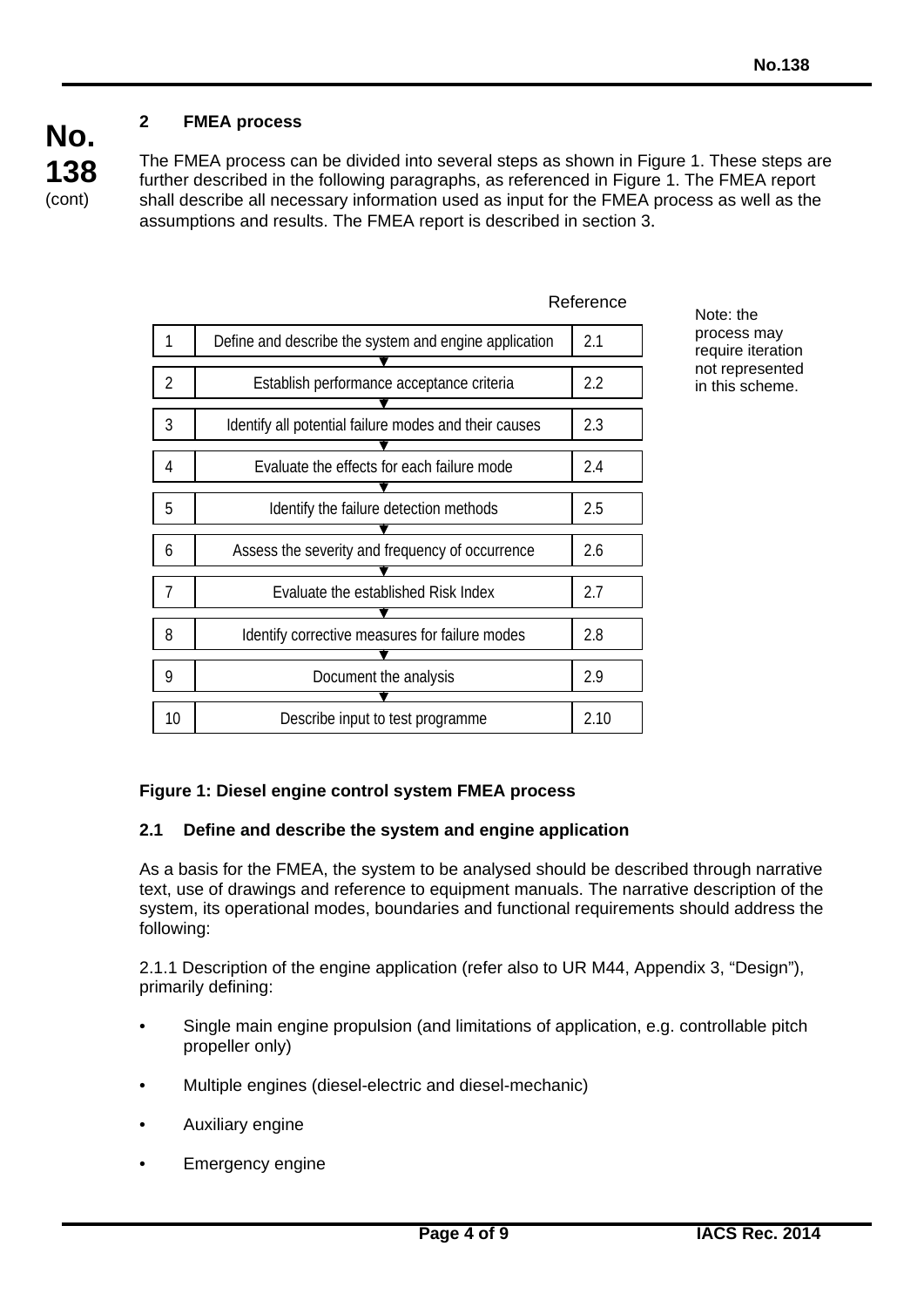- **No. 138**  (cont)
- 2.1.2 Functional description of system operation, structure and boundaries:
- Description of system boundaries (physical, e.g. diesel engine and control system elements considered in the analysis as well as operational boundaries, e.g. performance parameters):
	- I/O signal specification, sensors and actuators
	- Interface signal specification
	- Monitoring system, including human-machine-interfaces
	- Network connection, e.g. CAN bus, Ethernet
	- Protection, e.g. galvanic isolation
	- Hardwired safety circuits
	- Power supply arrangement
	- Definitions of interactions with engine external systems (e.g. ship alarm system, gear box, controllable pitch propeller automation, power management, gas detection, exhaust, ventilation, lube oil supply, fuel supply systems)
	- Definition of limiting performance parameters influenced by the control system, e.g. temperatures, pressures, power, speed
	- Design intent(s) and system operational modes for the electronic control system
		- Description of manual operation
		- Description of local/remote mode
		- Alarms/warnings

 $\overline{a}$ 

- Any interface to the engine safety system, if applicable
- Illustration of the interrelationships of functional elements of the system by means of block diagram(s)

 The block diagram(s) should provide a graphical representation of the system and its components for the subsequent analysis. As a minimum, the block diagram should contain:

- Breakdown of the system into major sub-systems or components
- All appropriately labelled inputs and outputs and identification numbers by which each sub-system is referenced; and
- All redundancies, alternative signal paths and other engineering features, which provide "fail-safe" measures

 It may be necessary to develop a different set of block diagrams for each operational mode.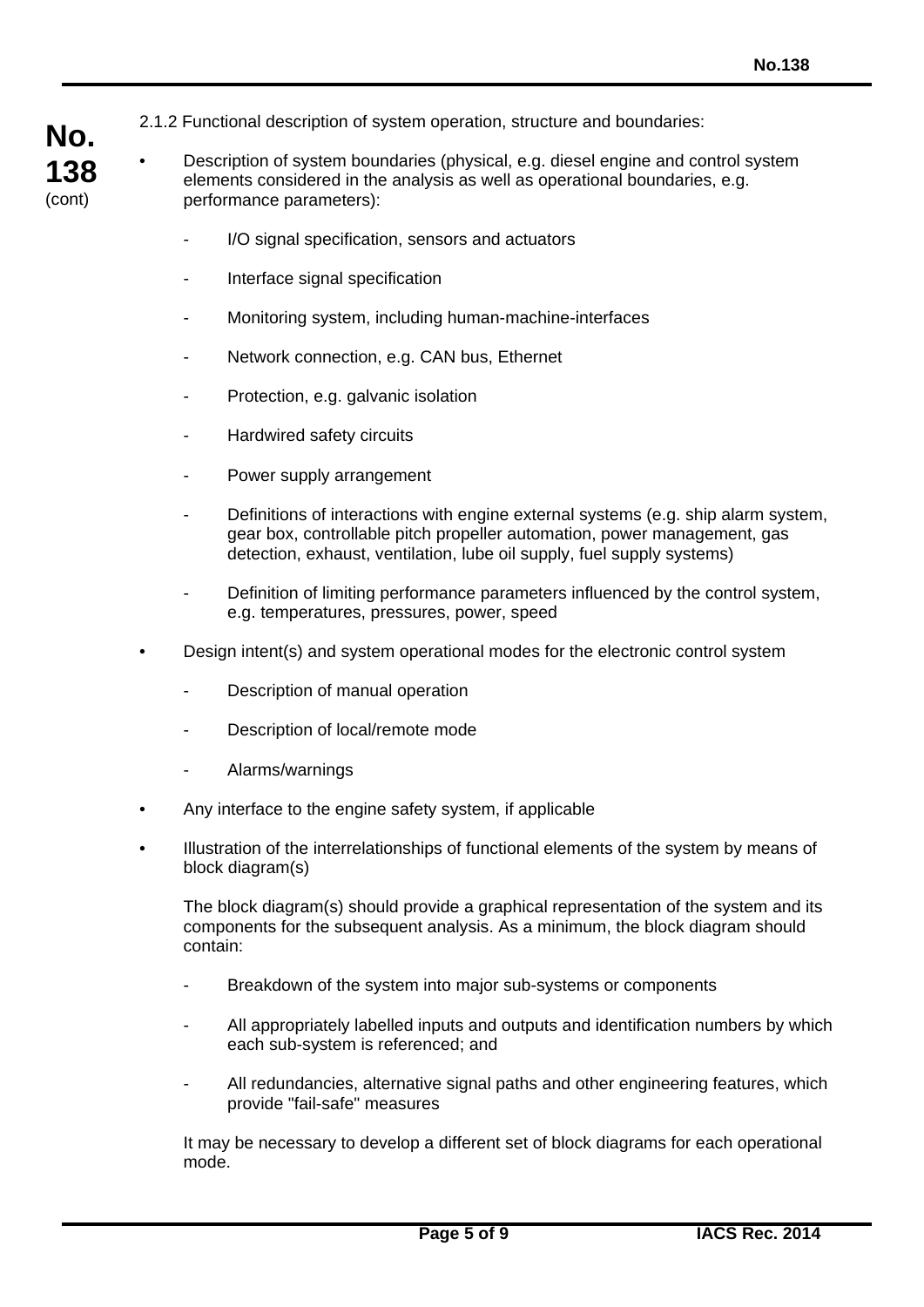2.1.3 Functional relationships among the system elements, including:

- Listing of all component units and components within the control system boundary (part list, names, functions)
	- Redundancy level and nature of the redundancies, separation, independency
	- Description of multiple CPU operation from a concept/system architecture perspective
	- Distributed control system architecture

2.1.4 System requirements and function with acceptable functional performance limits of the system and its constituent elements in each of the typical operational modes

- Acceptance criteria for the electronic control and safety system performance depending on engine application
- 2.1.5 System constraints

**No.** 

**138**  (cont)

 $\overline{a}$ 

#### **2.2 Establish safety and performance acceptance criteria**

Performance acceptance criteria are to be established considering

- The pertinent class and statutory requirements
- The acceptable operating criteria set by the engine designer with respect to safety and availability
- The engine application (refer to UR M44, Appendix 3, "Design"), e.g. a single engine propulsion application may have stricter acceptance criteria than a multiple engine propulsion application, for instance higher redundancy requirements and design for fault tolerance, meaning that the system can maintain safe operation in the presence of a certain number and certain types of failures

2.2.1 The acceptable performance criteria need to be stated in a manner, which enables the evaluation of each failure mode against these criteria. It is recommended to apply a risk matrix, using a severity index, reflecting the impact of a failure mode to the safety and to the engine performance, and a frequency index reflecting the frequency of occurrence of the event.

2.2.2 The assumptions made in the evaluation of the severity and frequency indices should be documented.

2.2.3 The following tables give **examples** of indices and the resulting risk matrix (Risk Index table). Depending on the specific analysis, a different scale or number of index steps may be used. The risk matrix can be divided into three areas: an area with an acceptable risk index (here lower left with indices 2 and 3), the area with not-acceptable risk indices (here upper right with indices 5, 6 and 7), and the area between the before mentioned two (here the diagonal with index 4), where the acceptance depends on further description of the event, for instance means of detection of the failure and the possibility of a manual mode of operation after a failure has occurred. In this area every effort should be made to make the risk as low as reasonably practicable.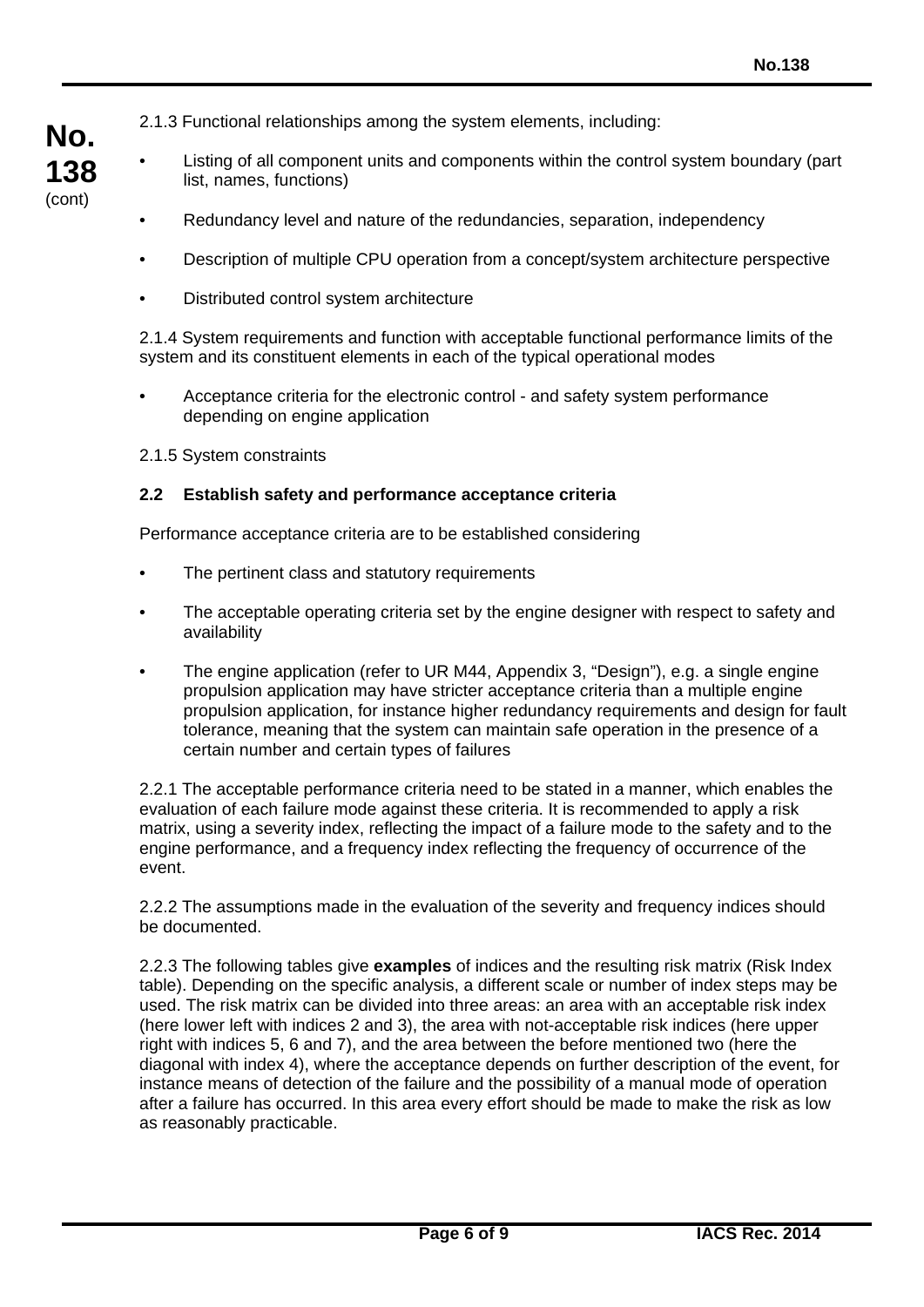

 $\overline{a}$ 

# **Table 2: Example of Severity Index (SI) table**

| <b>SI</b>    | <b>Description</b> | <b>Definition</b>                                        |
|--------------|--------------------|----------------------------------------------------------|
| 3            | High               | Serious impact on safety, e.g. fatality and/or           |
|              |                    | Serious impact on engine performance e.g. engine stop    |
| $\mathbf{2}$ | <b>Medium</b>      | Medium impact on safety, e.g. injury and/or              |
|              |                    | Medium impact on engine performance e.g. engine de-rated |
|              | Low                | Negligible to low impact on safety and/or                |
|              |                    | Negligible to low impact on engine performance           |

# **Table 3: Example of Frequency Index (FI) table**

| <b>FI</b>      | <b>Description</b><br><b>Definition</b>                                                          |                                                                                   |  |  |  |  |
|----------------|--------------------------------------------------------------------------------------------------|-----------------------------------------------------------------------------------|--|--|--|--|
| $\overline{4}$ | High                                                                                             | 1 or more events per year of engine operation                                     |  |  |  |  |
| 3              | 1 event in 10 to less than 1 event in 1 engines per year of engine<br><b>Medium</b><br>operation |                                                                                   |  |  |  |  |
| $\mathbf{2}$   | Low                                                                                              | 1 event in 100 to less than 1 event in 10 engines per year of engine<br>operation |  |  |  |  |
|                | Very Low                                                                                         | less than 1 event in 100 engines per year of engine operation                     |  |  |  |  |

# **Table 4: Example of Risk Index (RI) table**

| יט |               | <b>Very Low</b> | Low | <b>Medium</b> | High |
|----|---------------|-----------------|-----|---------------|------|
|    | High          |                 |     |               |      |
|    | <b>Medium</b> |                 |     |               |      |
|    | Low           |                 |     |               |      |

# **2.3 Identify all potential failure modes and their causes**

A failure mode is the specific effect by which a failure is observed. When used in conjunction with functional performance specifications governing the inputs and outputs on the system block diagram, all potential failure modes can be thus identified and described.

Each (sub-) system should be considered in a top-down approach. Starting from the system's functional output a failure should be assumed by one possible cause at a time. Since a failure mode may have more than one cause, all potential independent causes for each failure mode should be identified.

2.3.1 Identify all potential common cause failures: It is not sufficient to consider only random and independent failures. Some common-cause failures (CCF) can occur, that cause system performance degradation or failure through simultaneous deficiency in several system components, due to a single source, environmental stresses, or human error. CCFs are those failures, which defeat the fundamental assumption that the failure modes under consideration in the FMEA are independent. The CCF will cause more than one item to fail simultaneously, or within a sufficiently short period of time as to have the effect of simultaneous failures. Typically, sources of CCF include environmental influences, such as electrical interference, temperature cycling, vibration, as well as human factors like incorrect operating or maintenance actions.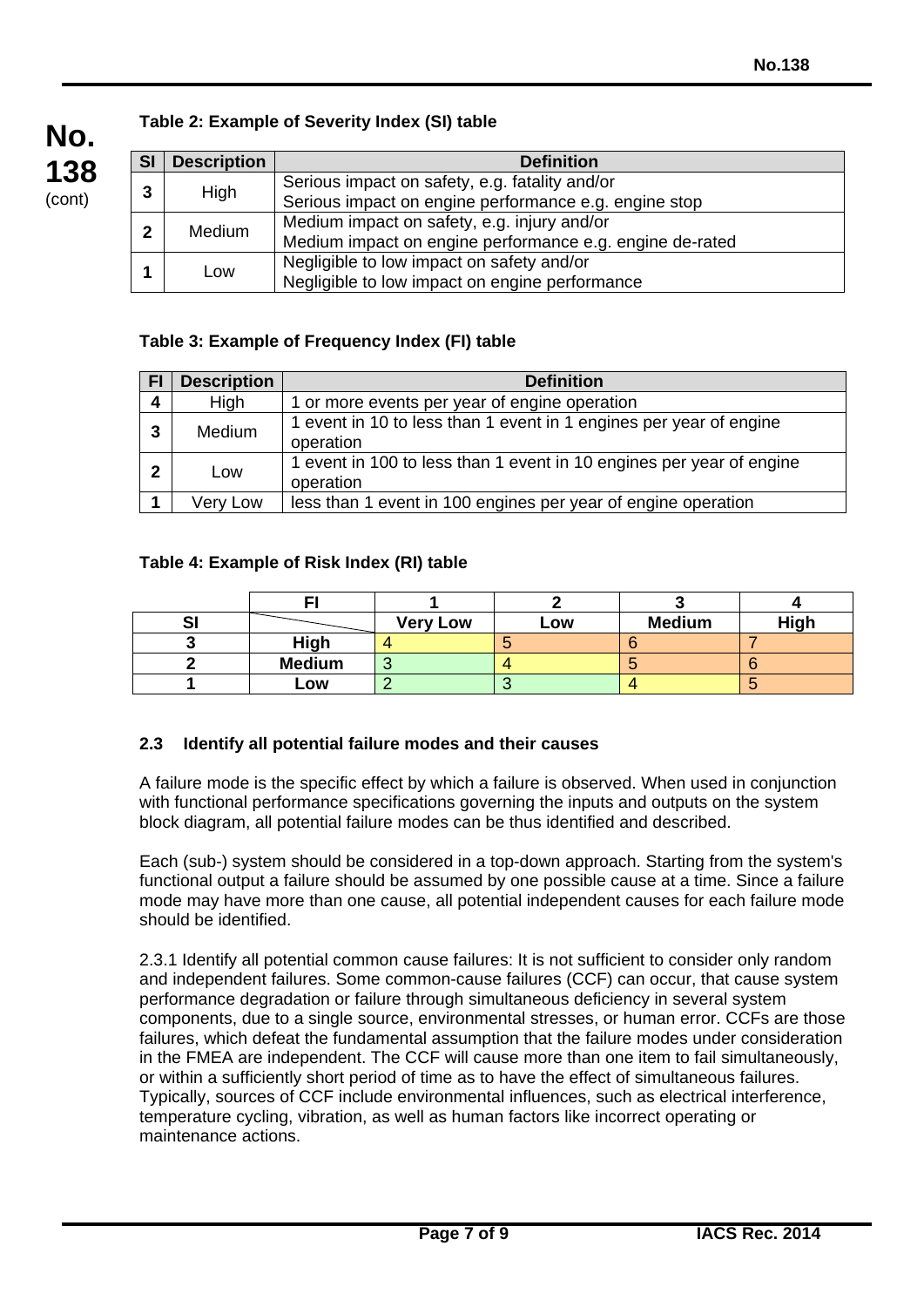# **2.4 Evaluate the effects for each failure mode**

The consequence of a failure mode on the operation, function, or status of a component or a system is called a 'failure effect'. The failure effects are to be evaluated regarding safety and availability in two respects locally, i.e. related to the engine, considering effects to the engine safety system as well, if applicable; and globally, i.e. related to the engine application, e.g. single prime mover in a ship or multiple engine installation.

## **2.5 Identify failure detection methods**

A failure detection method can be a visual or audible warning device, automatic sensing devices, sensing instrumentation, manual inspection or other unique indications. These are to be identified for every failure mode and its causes, as appropriate.

#### **2.6 Assess the severity and frequency of occurrence against the safety and performance acceptance criteria**

The severity of each failure effect, as well as the frequency of occurrence of each failure mode should be assessed, e.g. using elaborated index tables dependent on the acceptable performance and safety criteria as described in 2.2 above. Local and global effects on safety and availability should be considered when determining the severity index.

### **2.7 Evaluate the established Risk Index**

The risk index for each failure mode is to be evaluated as described in 2.2.3 and the example in Table 4.

### **2.8 Identify corrective measures for failure modes**

The response of any back-up equipment, or any corrective action (manual or automatic) initiated at a given system level to prevent or reduce the effect of the failure mode of a system element or component is to be identified and evaluated.

### **2.9 Document the analysis**

 $\overline{a}$ 

It is helpful to perform FMEA on worksheets with a structure similar to the example below. The worksheet(s) should start with the highest system level and then proceed down through the system hierarchy.